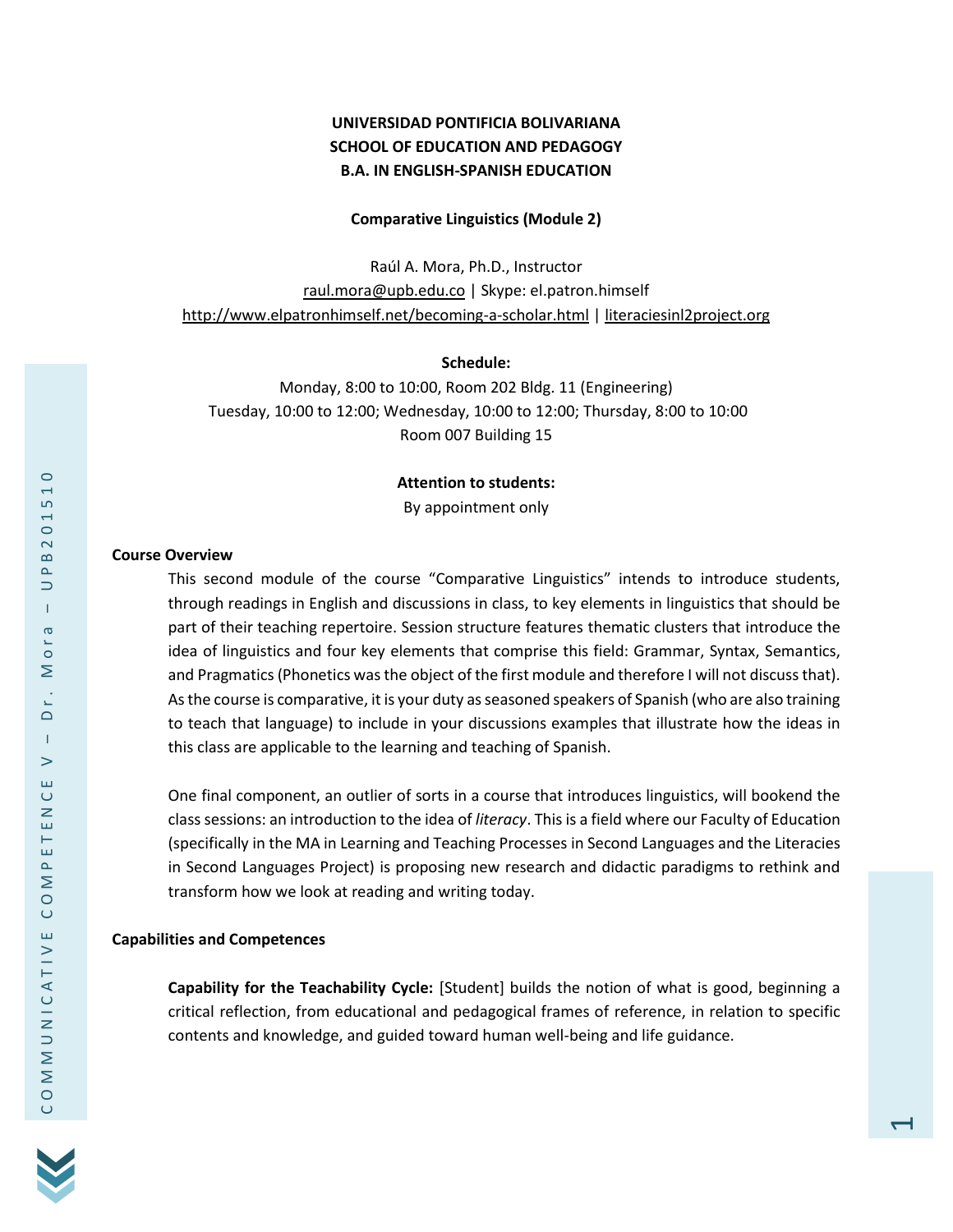**Overall Competence for the Teachability Cycle:** [Student] understands the language as a meaning system, cognitive tool, and cohesion and social interaction instrument from an intercultural perspective.

#### **Assignments**

This module will feature three assignments. Each assignment bookends each of the sections as an effort to engage students in a reflexivity process about the link between what they are learning in class and their development as prospective teachers. Percentages for each assignment will depend on the number of assignments and corresponding percentages that Dr. Serna may have assigned on his module.

**Assignment 1: What is language? How do we study it?** Working in small groups, students will write brief summaries about what they read. In a small adaptation of the *exquisite corpse* writing technique, we will add all the summaries as a composite text that we will publish as grey literature. **DEADLINE: March 24, in class.**

**Assignment 2: Grammar lessons.** Again in small groups (NOT the same as the first assignment! Failure to comply with this will place you on "Pumpkin Status"… I'll explain later), you will randomly pick one of the 8 parts of speech that appear in Rozakis (2003). You will read about each of them and prepare resources to explain this topic in a regular English class by relying on your students' existing *schemata* as part of the lesson. You should include a presentation (which could be on Power Point, Prezi… or for the more adventurous who wish to look at the flipped classroom model, a video presentation), exercises, and an assessment activity. You will have two full weeks to develop this assignment, independently. In addition to the recommended books, you must include FIVE additional sources (textbooks, websites, etc.) and cite them at the end of the presentation using APA formatting. **DEADLINE: April 24 before noon.**

**Assignment 3: Why it matters.** Once again, in groups (completely different from the previous assignments… noncompliance = Pumpkin Status), you will reflect on one of the featured topics in the course (i.e. Grammar, Syntax, Semantics, Pragmatics, and Literacy). You and your *compadres* will make a 3-5 minute video where you will address the question, "Why does (featured topic) matter in language teaching today?" The video should be in English; you are welcome to do it in any way and format you wish, just make sure that we get to hear your voice as part of the video. You should include references to the readings and media from the class plus an additional FIVE sources. As was the case with the previous assignment, you should cite the sources using APA format. **DEADLINE: May 26 by 23:59.**

### **Expectations**

**Classwork.** You should be on time every class. I do call roll every day. If you are over 15 minutes late, I will allow you to enter the room, but it will count as half an absence. If, for some reason, you cannot be in class, please notify me via e-mail as soon as possible (I always check my e-mail

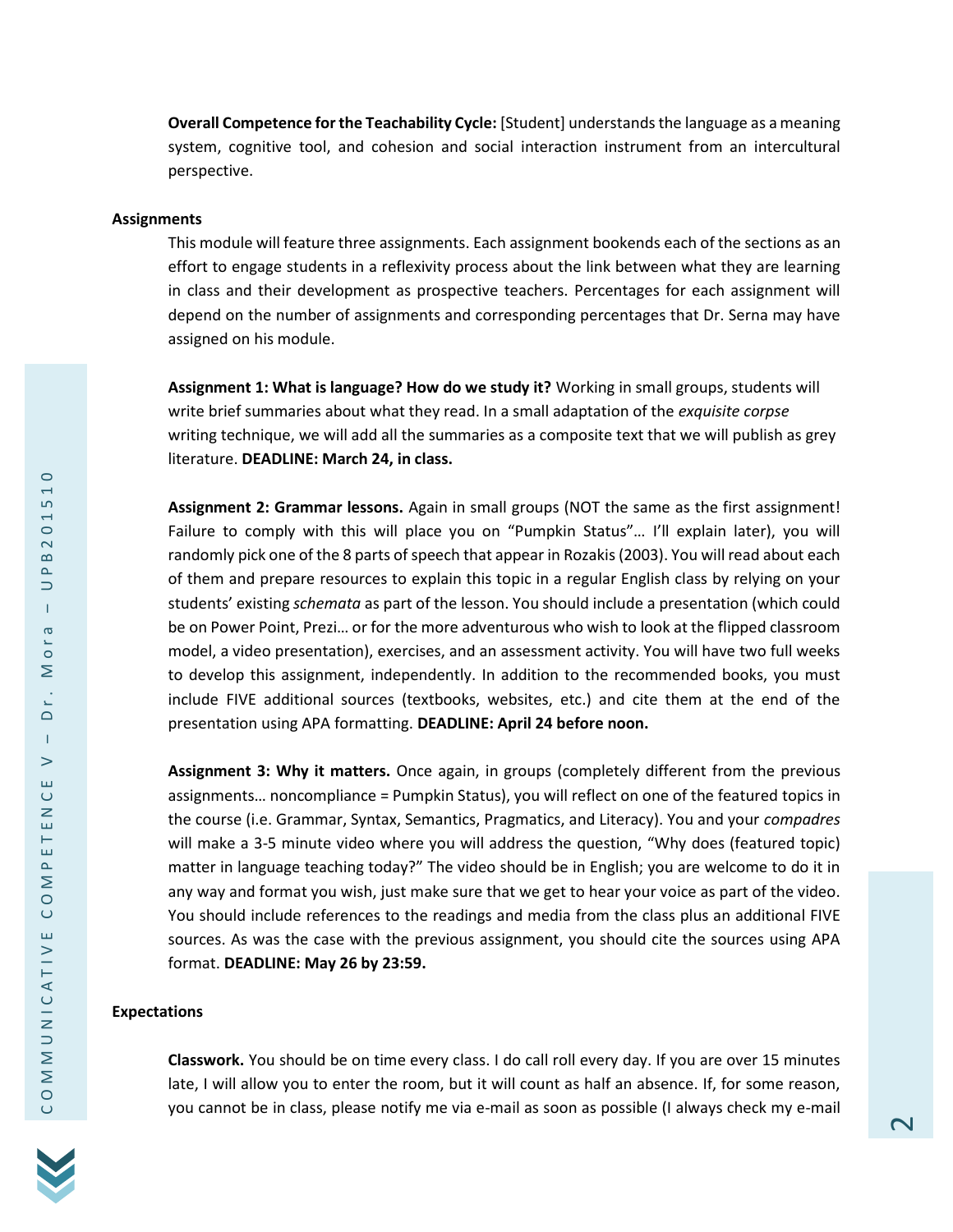before class begins). Remember that missing the equivalent to 20% of the course without valid reasons becomes grounds for failing this course (since there are 41 class sessions this semester, 9 is the magic number). Make sure to talk to either your other classmates or me to make up for the work. I will not accept assignments after the due date. The deadlines are set well in advance so arrange your personal or work schedules to ensure that you will have no issues. If you foresee a conflict, talk to me immediately to make proper arrangements.

Assignments are due on the times and dates already set on the schedule. Deadlines are nonnegotiable. Missing the due dates will place you automatically on "Pumpkin Status" (I will explain that for those who are not aware). As of this semester, I will not respond to any e-mails related to class work that do not come from your **institutional accounts,** nor will I send any e-mails to personal ones. Make sure, then, to check your @upb.edu.co accounts regularly for updates from this class.

**Participation.** You must be prepared to participate in every class. This includes reading the assigned documents and bringing all required resources at all times. All of you should be prepared to raise questions and issues as the result of your reading and the interactions with your peers and me. Since all of you will probably be teachers (and even if you will not be), you should display a high degree of professionalism and ethical behavior. If you disagree with any ideas in class, feel free to say so in a proper manner. Your instructor believes that the classroom is a community of learners and scholars. Respectful interactions are important for the success of the academic exercises in which we will engage.

**Methodology.** You will participate in class work for 8 hours every week. You should also plan to devote at least 4-6 hours a week to work on the readings and assignments for the course on your own. We will also count with Ms. Brielle Giesemann, our Fulbright Teaching Assistant as a teacher's aide of sorts at different intervals throughout the semester to provide support with specific activities. You should also consider joining Ms. Giesemann's conversation and grammar clubs for additional practice beyond this class.

I may also suggest you to seek tutoring or extra practice if necessary, but the notion that you must be responsible and proactive is fundamental for your success in this course. After all, there is an expectation that you are all becoming more autonomous learners.

Due to different academic commitments in Colombia and abroad, there will be some days when you will work autonomously on specific tasks. The dates and natures of your tasks are already set. I have not foreseen any further absences during the trimetser beyond those noted on the schedule, but the nature of my work might dictate otherwise on the course of the academic term.

**Ethical guidelines.** All assignments are to be original work. As scholars, we should all abide by the highest standards of academic integrity. In this component, we operate under a very strong stance against cheating and plagiarism. Guidelines against cheating and plagiarism in this course will

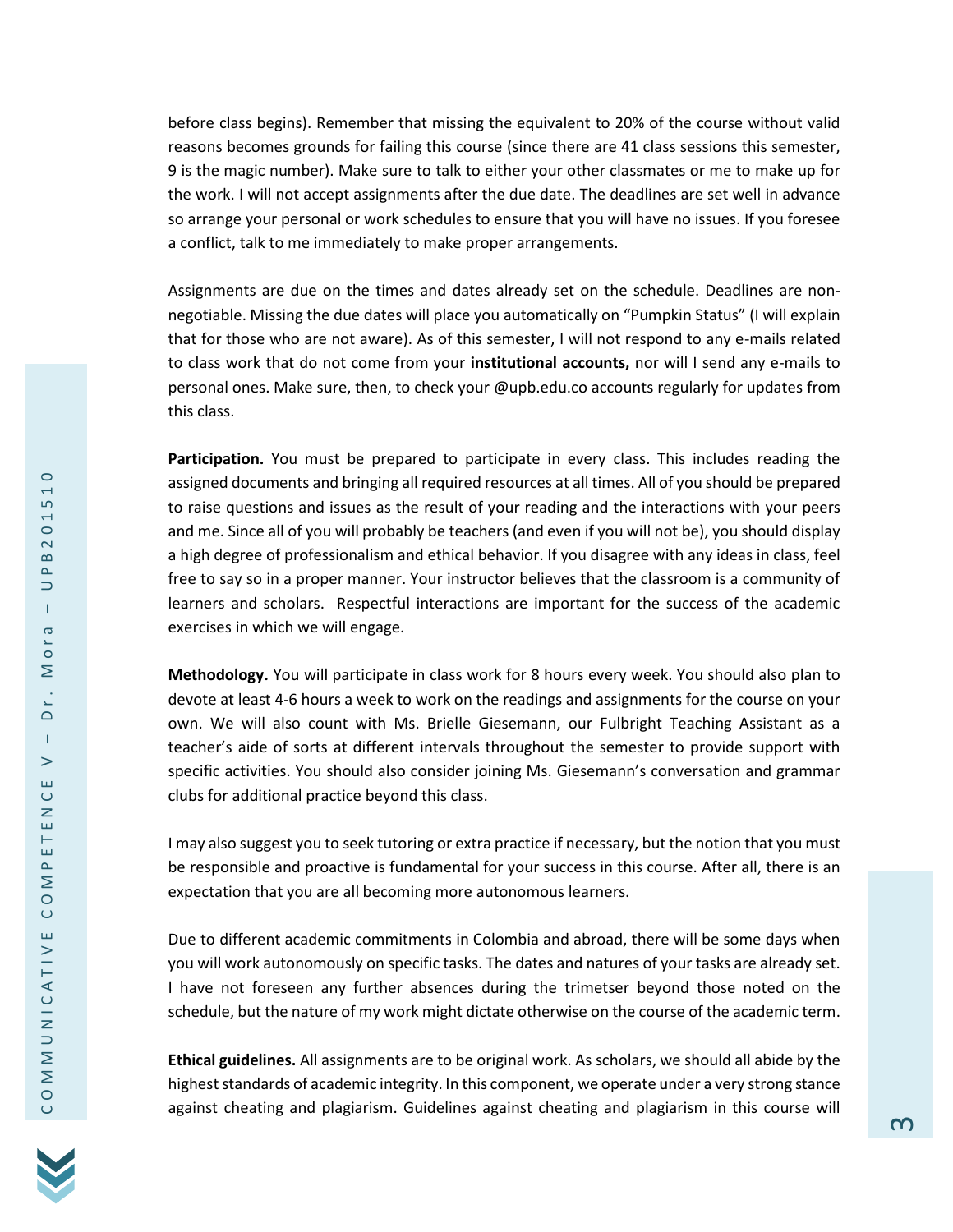follow any internal guidelines that UPB has set in place for academic integrity, as well as existing Colombian copyright legislation, such as Ley 23 de 1986, specifically Article 31 (http://www.cerlalc.org/documentos/colo23.htm) and Ley 1032 de 2006 (http://www.unal.edu.co/dib/cip/pi\_ley\_1032\_2006.html). Please get yourselves acquainted with these laws. However, beyond the law, take everything that we will do in class as a chance to improve your own practice and as pedagogical experiences.

**Communication etiquette.** Learning how to communicate in writing is an important and necessary skill that all academics must develop in order to network effectively with other professionals. In many cases, a well-crafted e-mail is the difference between receiving a reply from faculty and researchers in other institutions and having your message deleted right away. Check the following websites with information about e-mail etiquette, and please keep these rules in mind for any and all academic communications, within this class and beyond:

- <http://owl.english.purdue.edu/owl/resource/636/01/>
- [http://thermaltoy.wordpress.com/2013/01/26/dr-who-or-professor-who-on](http://thermaltoy.wordpress.com/2013/01/26/dr-who-or-professor-who-on-academic-email-etiquette/)[academic-email-etiquette/](http://thermaltoy.wordpress.com/2013/01/26/dr-who-or-professor-who-on-academic-email-etiquette/)
- <http://www.usm.edu/chemistry-biochemistry/e-mail-etiquette-adapted-academia>
- <http://web.cn.edu/kwheeler/documents/Academic%20Etiquette.pdf>
- [http://akiraoconnor.org/2011/11/03/e-mail-etiquette-how-to-make-contact-with](http://akiraoconnor.org/2011/11/03/e-mail-etiquette-how-to-make-contact-with-academics/)[academics/](http://akiraoconnor.org/2011/11/03/e-mail-etiquette-how-to-make-contact-with-academics/)
- <http://www.101emailetiquettetips.com/>
- [http://www.businessinsider.com/email-etiquette-rules-everyone-should-know-](http://www.businessinsider.com/email-etiquette-rules-everyone-should-know-2014-9?op=1)[2014-9?op=1](http://www.businessinsider.com/email-etiquette-rules-everyone-should-know-2014-9?op=1)
- [http://www.ctcs.uconn.edu/ec/email\\_etiquette.pdf](http://www.ctcs.uconn.edu/ec/email_etiquette.pdf)
- <http://cafnr.missouri.edu/career-services/pro-dev/email-etiquette.php>
- <https://ceoas.oregonstate.edu/resources/undergraduate/files/email-etiquette.pdf>

**Resources.** All resources for the class will be available in two places:

- 1. Readings and supporting materials will be available in a special folder on Dropbox. I will grant everybody access the first day of class. It is your responsibility to have your account synced with the folder.
- 2. The course blog [\(https://comparativelinguistics2015upb.wordpress.com/\)](https://comparativelinguistics2015upb.wordpress.com/). I will post guidelines for the class discussions and follow-up resources. During the independent work sessions, all information to carry them out will appear on the blog and you are supposed to post information to address the tasks for different sessions.

In addition to the resources on Dropbox and the blog, you are supposed to have a notebook/journal with you at all times. We will do extensive note-taking during the course. Also, I invite you to check out [my own website.](file:///D:/Dropbox/Dropbox/A%20El%20Patron) I have resources available there about [teaching,](http://www.elpatronhimself.net/teaching.html) [research,](http://www.elpatronhimself.net/research.html) and even [writing](http://www.elpatronhimself.net/about-writing.html) (that also includes grammar).

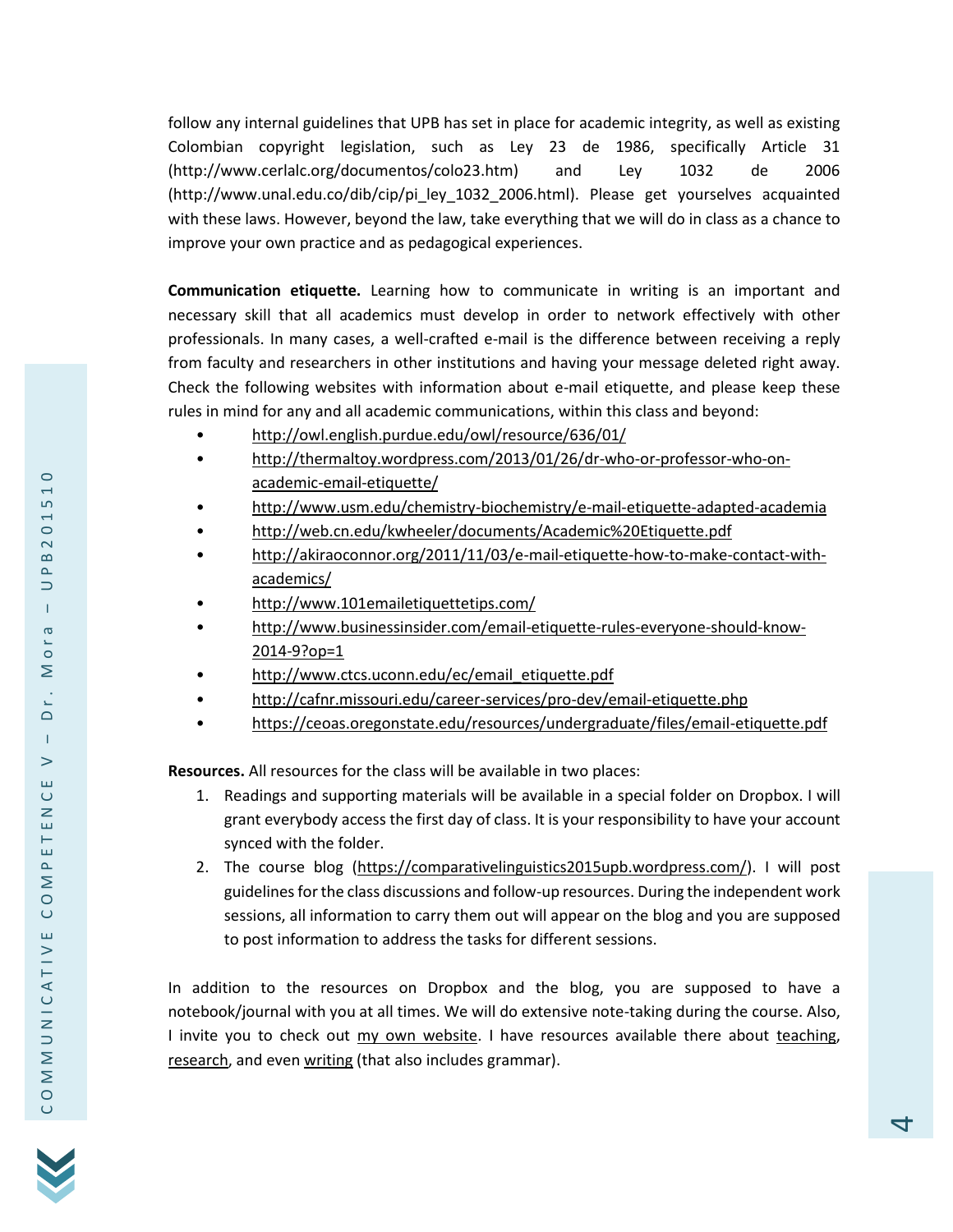**Technology.** Given the nature of the work in this component, you are welcome to use laptops or tablets in class (I suggest against phablets or smartphones/iPhones, as reading these files from their screens can be a bit cumbersome at times… yes, even the iPhone 6 Plus!). It is advisable to download the readings to your hard drives before the class. I am all about saving the trees, so I encourage you to go digital whenever possible. In the extreme case that you should need to print the readings, please do so on both sides of the sheet, print 2 pages per side of the sheet, or use scrap paper.

Regarding the use of cell phones and smartphones, I kindly ask you to avoid using your phones/smartphones/iPhones/phablets **at all**. We only meet for 8 hours during the week, so unless we are talking about life-or-death situations in your lives (which may happen), I expect not to see any communication devices in your hands. (NOTE: Since this is about teachable moments, I do hope that your behavior will not make me resort to more Draconian measures to prevent the use of smartphones in class.)

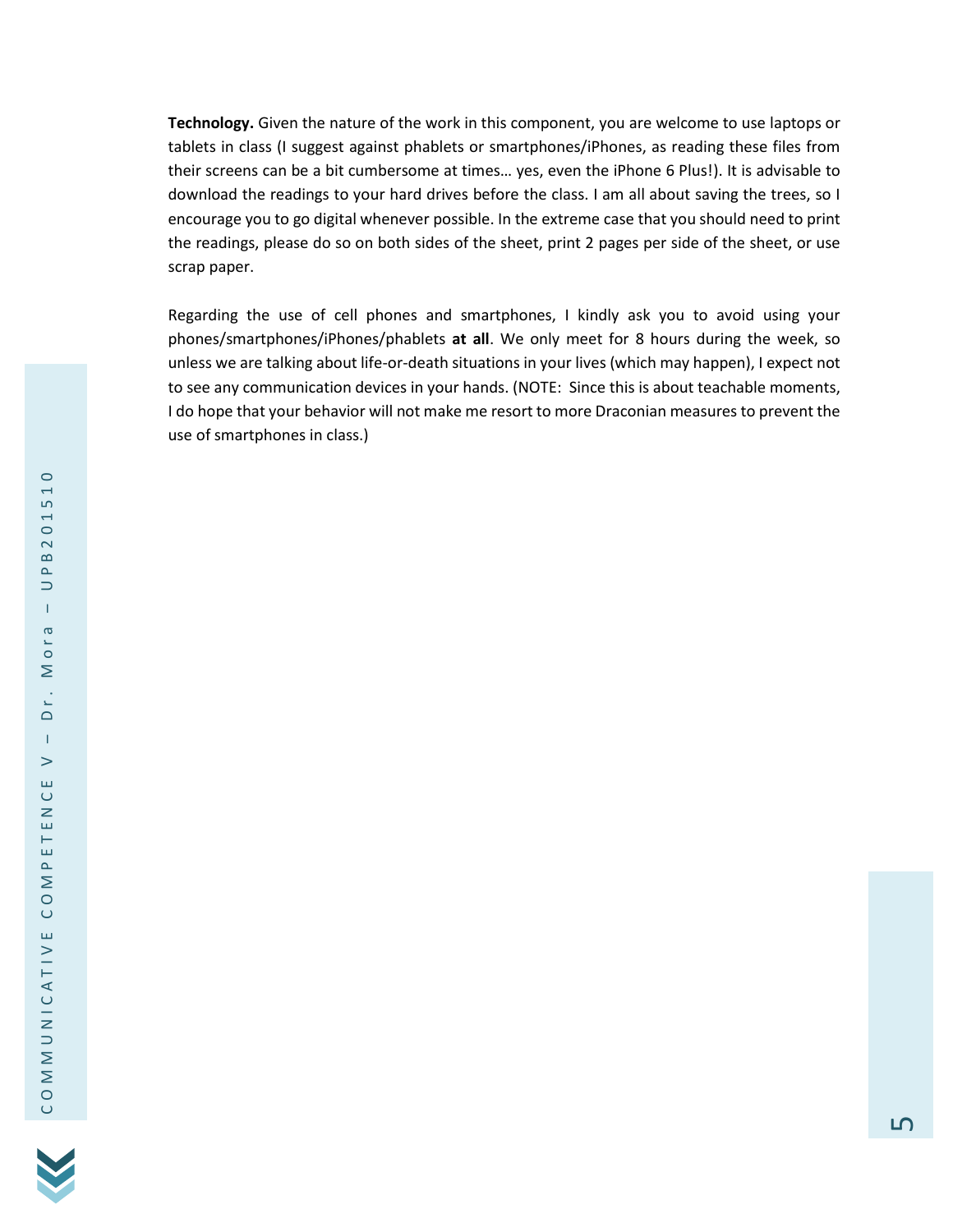# **Class Schedule**

| Week/Date                                                                                                                                                        | <b>Topics</b>                                                        | <b>Readings and Media</b>                                                                                                                                                           |  |
|------------------------------------------------------------------------------------------------------------------------------------------------------------------|----------------------------------------------------------------------|-------------------------------------------------------------------------------------------------------------------------------------------------------------------------------------|--|
| Part 1: Looking at Linguistics as the study of language                                                                                                          |                                                                      |                                                                                                                                                                                     |  |
| 9<br><b>Mar 16</b>                                                                                                                                               | Introduction to the module<br>Opening questions                      |                                                                                                                                                                                     |  |
| 9<br>Mar 17-18                                                                                                                                                   | What is language?<br>How do we study it?<br>(Part I)                 | Readings:<br>Meyer (2009), Chapter 1<br>Small group reciprocal teaching exercise<br>Media:<br>University of York (2013) - YouTube video<br>3MinuteLingustics (2013) - YouTube video |  |
| Mar 20                                                                                                                                                           | (Mandatory) Attendance to ML2 Open Lecture Series - Dr. Alexis López |                                                                                                                                                                                     |  |
| 10<br>Mar<br>24                                                                                                                                                  | What is language?<br>How do we study it?<br>(Part II)                | Meyer (2009), Chapter 1<br>Presentations                                                                                                                                            |  |
| Mar 25                                                                                                                                                           | Interfacultades                                                      |                                                                                                                                                                                     |  |
| Mar 26                                                                                                                                                           | Congreso Internacional y Jornadas del Maestro Investigador           |                                                                                                                                                                                     |  |
| Mar 30-Apr<br>3                                                                                                                                                  | <b>EASTER BREAK</b>                                                  |                                                                                                                                                                                     |  |
| 11<br>Apr<br>$6-9$                                                                                                                                               | Language Change                                                      | Readings:<br>Meyer (2009), Pages 39-44<br>Media:<br>McWhorter (2013) - TED Talk                                                                                                     |  |
| Part 2: Grammar as the foundation of language use                                                                                                                |                                                                      |                                                                                                                                                                                     |  |
| 12<br>Apr<br>13-16                                                                                                                                               | <b>Grammar Foundations:</b><br>(@AERA in Chicago - Independent       | Readings:<br>Hughes (2001)<br>Rozakis (2003), Chapter 1<br>Rozakis (2003), Chapter 3                                                                                                |  |
| 13<br>Apr                                                                                                                                                        | work)                                                                | Fuchs & Bonner (2006), Parts I and II<br>Media:                                                                                                                                     |  |
| $20 - 22$                                                                                                                                                        |                                                                      | Find your own for the assignment                                                                                                                                                    |  |
| (Mandatory) Attendance to ML2 Open Lecture Series - Dr. Shelbie Witte<br>Apr 24<br>Part 3: Syntax, Semantics, and Pragmatics as the organization of language use |                                                                      |                                                                                                                                                                                     |  |
|                                                                                                                                                                  |                                                                      | Readings:<br>Varga (2010), Unit 6                                                                                                                                                   |  |
| 14<br>Apr<br>27-30                                                                                                                                               | Syntax                                                               | Meyer (2009), Pages 117-146<br>Media:<br>The Virtual Linguistics Campus (2012) - YouTube<br>video                                                                                   |  |
| 15<br>May<br>$4 - 7$                                                                                                                                             | <b>Semantics and Pragmatics</b>                                      | Readings:<br>Varga (2010), Units 7 and 8<br>Media:                                                                                                                                  |  |

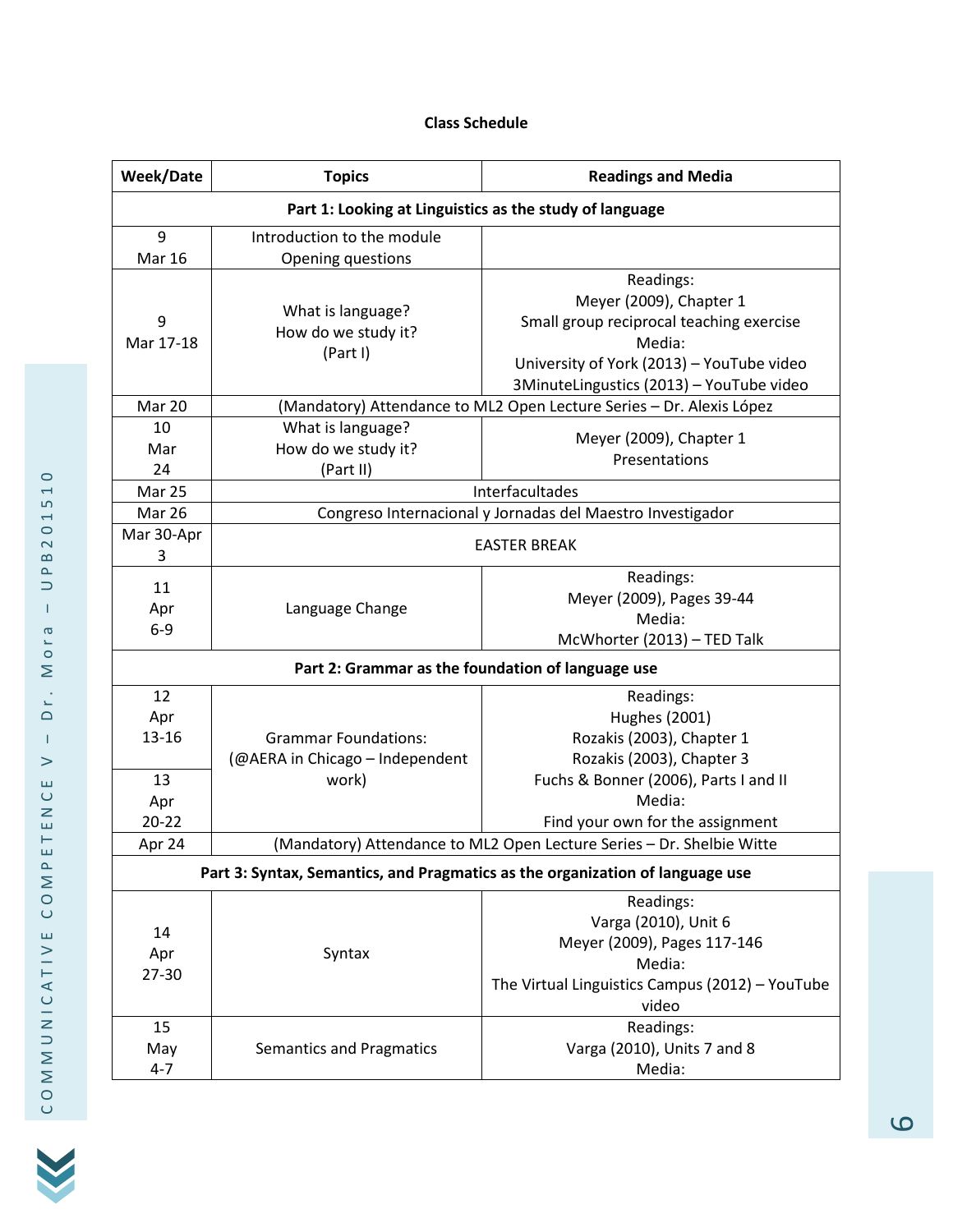|                                                                                      |                                                                                      | The Virtual Linguistics Campus (2013) - YouTube<br>video                                                                              |  |
|--------------------------------------------------------------------------------------|--------------------------------------------------------------------------------------|---------------------------------------------------------------------------------------------------------------------------------------|--|
| Part 4: A brief introduction to literacy as the study of how we read and write today |                                                                                      |                                                                                                                                       |  |
| 16<br>May<br>$11 - 12$                                                               | An introduction to the idea of<br>literacy                                           | Readings:<br>Mora (2012) - Spanish<br>Mora (2014a) - English<br>Mora (2014b) - English<br>Media:<br>kleppien15 (2011) - YouTube video |  |
|                                                                                      | New literacies as a response to<br>today's world                                     | Readings:<br>Mora (2014c)<br>Media:<br>Leu (2014) - YouTube video<br>Potts, et al., (2010) - YouTube video                            |  |
| 16<br>May 13-14                                                                      | In-class time to begin work on Assignment 3                                          |                                                                                                                                       |  |
| 17<br>May<br>19-21                                                                   | Final Exams, Week 1 – Time to Finish Assignment 3<br>(@ICQI, University of Illinois) |                                                                                                                                       |  |
| 18<br>May<br>$27 - 28$                                                               | <b>FINAL PRESENTATIONS</b>                                                           |                                                                                                                                       |  |
| <b>May 29</b>                                                                        | (Invited) Attendance to ML2 Open Lecture Series - Dr. Carl Anderson                  |                                                                                                                                       |  |

## **References**

- Fuchs, M. & Bonner, M. (2006). Focus on grammar 4: An integrated skills approach (3rd Ed.). White Plains, NY: Pearson.
- Handke, J. [The Virtual Linguistics Campus] (2012, March 19). *Syntax – Phrase structure I* [Video file]. Retrieved from https://www.youtube.com/watch?v=QOLYcO-So\_c
- Handke, J. [The Virtual Linguistics Campus] (2013, March 11). *Semantics and pragmatics – Semantics an overview* [Video file]. Retrieved from https://www.youtube.com/watch?v=8QZWx\_XAO1w
- Hughes, A. (2001). The online English grammar. Author. Retrieved from http://englishvls.hunnu.edu.cn/wyxyxs/audios/ListenThisWay/Exercise\_Files/The%20Online%20 English%20Grammar.pdf]
- kleppien15 (2011, March 22). *What is literacy?* [Video file]. Retrieved from https://www.youtube.com/watch?v=MJe5s1-u\_70
- Leu, D. J. [The Brainwaves Video Anthology] (2014, October 22). *Don J. Leu – New Literacies* [Video file]. Retrieved from https://www.youtube.com/watch?v=ZJ\_xFdRRA-4

McWhorter, J. (2013). *Txtng is killing language. JK!!!* [Video file]. Retrieved from http://www.ted.com/talks/john\_mcwhorter\_txtng\_is\_killing\_language\_jk#t-120154

- Meyer, C. F. (2009). *Introducing English linguistics.* Cambridge, UK: Cambridge University Press.
- Mora, R. A. (2012b). Literacidad y el aprendizaje de lenguas: nuevas formas de entender los mundos y las palabras de nuestros estudiantes. *Revista Internacional Magisterio, 58*, 52-56.

NICATIV

– D r . M o r a

– U P B 2 0 1 5 1 0

 $\circ$  $\overline{ }$ LŊ  $\overline{\phantom{0}}$  $\circ$  $\sim$  $\overline{a}$  $\Delta$  $\Rightarrow$  $\mathbf{I}$  $\sigma$  $\circ$ Σ Ċ,  $\Box$  $\mathbf{I}$  $\geq$ Ш  $\cup$  $\geq$ Ш Ш  $\mathbf{r}$ Σ  $\overline{C}$ Ш